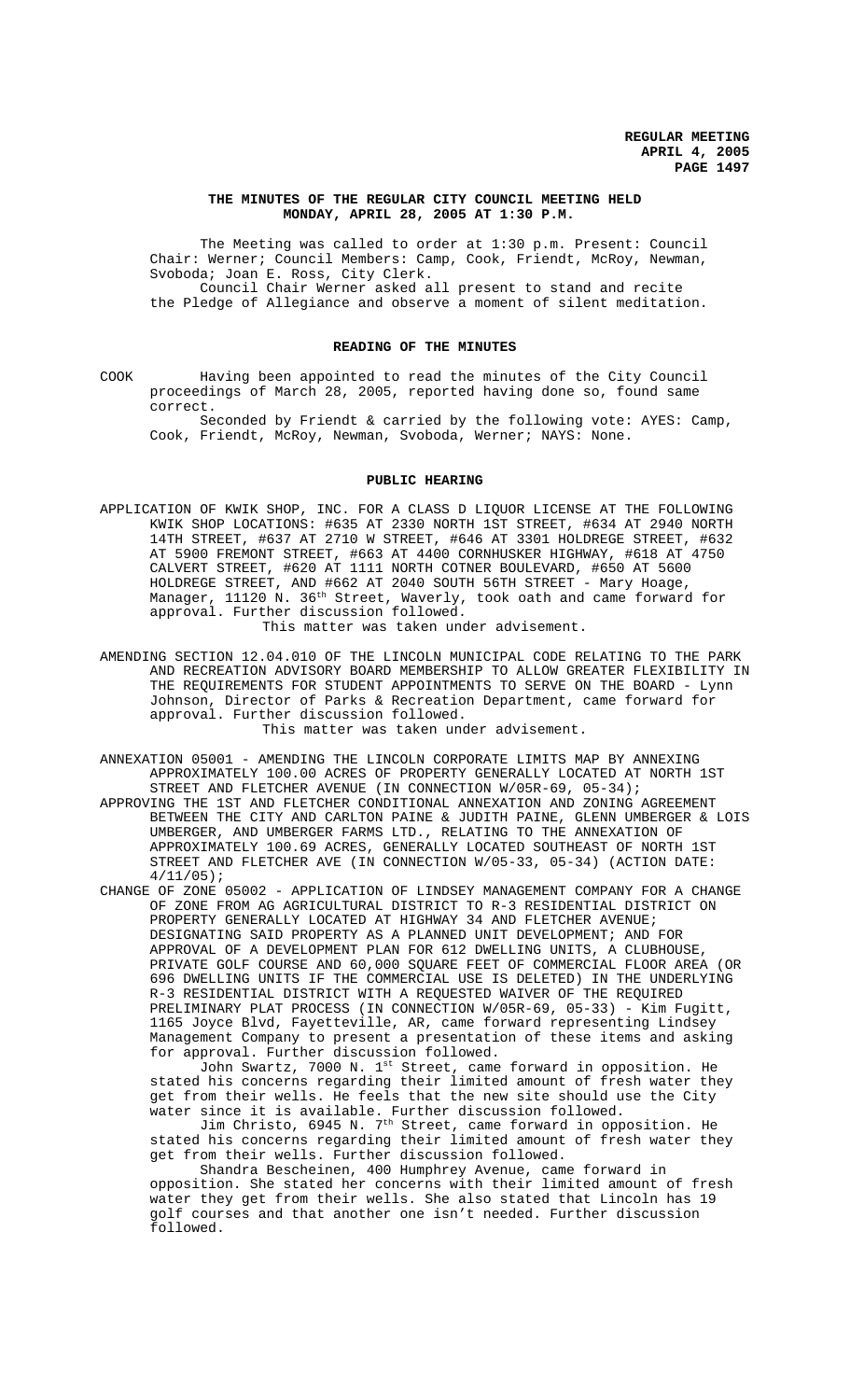Greg Zimmer,  $6320$  N.  $7<sup>th</sup>$  Street, came forward in opposition. He stated his concerns regarding their limited amount of fresh water they get from their wells. He also stated that there are around 35 families in that area that will be impacted if this new development used well water. Further discussion followed.

Mike Williams, 7301 N. 7th Street, came forward and stated his concerns with their limited amount of fresh water they get from their wells.

Tim Aschoff, 132 S. 13th Street, Attorney, came forward in support on behalf of two families, Robert and Karen Duncan and Chandra Clanton. He stated that these two neighbors do have an agreement with the landowners with respect to the water and to the use of  $7<sup>th</sup>$  Street. Further discussion followed.

Annabelle Neemann, 7001 N. 7th Street, came forward in opposition. She also stated her concerns with their limited amount of fresh water they get from their wells.

Kent Seacrest, Attorney, came forward in support representing NEBCO Inc., the developer of Fallbrook, who is the neighbor to them. He stated that they have the use of city water so he won't be commenting on the issues of them using well water. He also stated that he appreciated their interest in developing out there.

Mike Morosin, 2055 "S" Street, came forward and stated his concerns with their limited amount of water wells out in that area, and he also stated that he feels there are already too many apartments in Lincoln.

Ray Hill, Planning Department, came forward for approval and to show an overhead of the future land hill map of the area. Further discussion followed.

Kim Fugitt, came forward for rebuttal and to help answer questions of the Council. Further discussion followed.

Dana Roper, City Attorney, came forward to help answer questions of the Council. Further discussion followed.

This matter was taken under advisement.

CHANGE OF ZONE 05010 - APPLICATION OF THOMPSON CREEK LLC FOR A CHANGE OF ZONE FROM R-3 RESIDENTIAL DISTRICT TO O-3 OFFICE PARK DISTRICT ON PROPERTY GENERALLY LOCATED AT SOUTH 56TH STREET AND THOMPSON CREEK BLVD (IN CONNECTION W/05R-67);

USE PERMIT 141A - APPEAL OF THOMPSON CREEK LLC FROM THE PLANNING COMMISSION ACTION CONDITIONALLY APPROVING USE PERMIT NO. 141A ON PROPERTY GENERALLY LOCATED AT SOUTH 56TH STREET AND THOMPSON CREEK BLVD. SUBJECT TO THE REQUIREMENT THAT THE PAVEMENT IN SOUTH 57TH STREET BE 33 FEET WIDE AND THAT ANGLE PARKING BE PROVIDED ALONG SOUTH 57TH STREET, AND THAT A TRAFFIC STUDY BE PROVIDED (IN CONNECTION W/05-35) (ACTION DATE: 4/11/05) - Jason Thiellen, with Engineering Design Consultants, came forward on behalf of Thompson Creek LLC for approval. Further discussion followed.

Bob Lewis, with Thompson Creek LLC, came forward asking for approval. Further discussion followed.

Nicole Fleck-Tooze, Public Works & Utilities, came forward to help answer questions of the Council. Further discussion followed. Ray Hill, Planning Department, came forward to help answer

questions of the Council. Further discussion followed. Bob Lewis, came forward for rebuttal. Further discussion followed. This matter was taken under advisement.

CHANGE OF ZONE 05014 - APPLICATION OF THE NEAR SOUTH NEIGHBORHOOD ASSOCIATION FOR A CHANGE OF ZONE FROM R-7, R-6, R-5 AND R-4 RESIDENTIAL DISTRICT TO R-2 RESIDENTIAL DISTRICT AND P PUBLIC USE DISTRICT ON PROPERTY GENERALLY LOCATED BETWEEN A AND SOUTH STREETS, 13TH TO 27TH STREETS; F AND A STREETS, 18TH TO 19TH STREETS; AND F AND A STREETS, 20TH TO 27TH STREET - Dave Witters, 1908 "C" Street, came forward as a member of the Near South Neighborhood Association in support. Further discussion followed.

Greg McCown, 1970 "B" Street, came forward and stated that he is speaking as a real estate agent, a landowner, and a renter, in support. Doug Naegele, 1805 "B" Street, came forward in support.

Tim Francis, 2511 "T" Street, came forward in support and stated that he lives in another area but owns a property in the Near South Neighborhood in support.

Michael Rierden, Attorney, came forward on behalf of B & J Partnership in support. Further discussion followed.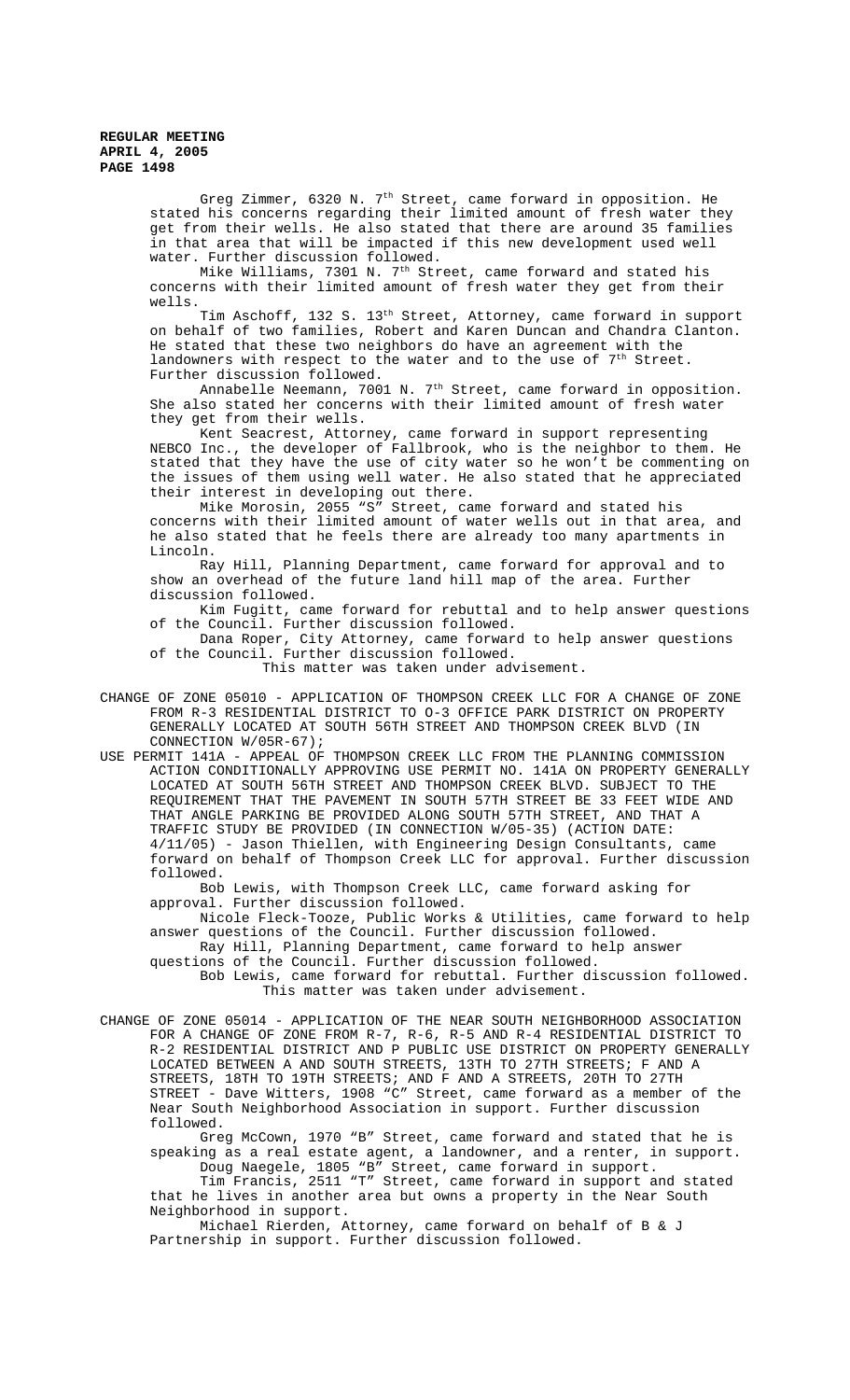Cathy Beecham, 2540 "C" Street, President of Neighborhood Association, came forward in support. Further discussion followed. Marge Lib, 2600 "C" Street, came forward in support.

Tom Cabela, 1801 "B" Street, came forward in support but stated that he would like to see the Council address the natural disaster and fire provisions. Further discussion followed.

Sharon Glenn, 1805 Sumner Street, came forward in support. Bob Kuzelka, 1935 "A" Street, came forward in support. Further discussion followed.

Mike Morosin, 2055 "S" Street, came forward in support be stated his concerns. Further discussion followed.

Marvin Krout, Director of Planning Department, came forward to help answer questions of the Council. Further discussion followed. Dave Witters, came forward for rebuttal. Further discussion

This matter was taken under advisement.

followed.

### **TOOK BREAK 4:00 P.M. RECONVENED 4:10 P.M.**

CHANGE OF ZONE 05017 - APPLICATION OF BOYCE CONSTRUCTION FOR A CHANGE OF ZONE FROM I-1 INDUSTRIAL DISTRICT TO R-4 RESIDENTIAL DISTRICT AND H-3 HIGHWAY COMMERCIAL DISTRICT ON PROPERTY GENERALLY LOCATED SOUTHWEST OF NORTH 26TH STREET AND OLD DAIRY ROAD - JD Burt, with Design Associates, 1609 "N" Street, came forward for approval on behalf of the applicant. Further discussion followed.

This matter was taken under advisement.

APPROVING AN AGREEMENT BETWEEN THE CITY AND THE STATE OF NEBRASKA FOR LONG-TERM LOAN AND DISPLAY OF THE NEBRASKA LIBERTY BELL IN ANTELOPE PARK - Lynn Johnson, Director of Parks & Recreation, came forward for approval. Further discussion followed.

Mike Morosin, 2055 "S" Street, came forward in support and stated his concerns.

Lynn Johnson, came forward for rebuttal and to help answer questions. Further discussion followed.

This matter was taken under advisement.

USE PERMIT 04003 - APPLICATION OF MUFF-STETTINGER LLC TO DEVELOP ASHLEY HEIGHTS COMMERCIAL CENTER FOR 93,500 SQUARE FEET OF COMMERCIAL AREA IN AN EXISTING B-2 PLANNED NEIGHBORHOOD BUSINESS DISTRICT, WITH REQUESTED WAIVERS FOR SIDE AND FRONT YARD SETBACKS, TO ALLOW FREE STANDING SIGNS FOR PAD SITES TO BE MORE THAN 30 FEET FROM THE BUILDING, TO ALLOW LOTS THAT DO NOT FRONT UPON A PUBLIC OR PRIVATE STREET, AND TO WAIVE THE PRELIMINARY PLAT PROCESS, ON PROPERTY GENERALLY LOCATED NORTH OF WEST HUNTINGTON AVENUE AND EAST OF NORTHWEST 48TH STREET - Peter Katt, Attorney, came forward representing the applicant for approval. Further discussion followed.

This matter was taken under advisement.

APPROVING A REDEVELOPMENT AGREEMENT BETWEEN THE CITY AND BRIGHTON CONSTRUCTION COMPANY FOR AN AFFORDABLE HOUSING PROJECT LOCATED BETWEEN VINE, U, 23RD, AND 24TH STREETS - Wynn Hjermstad, Urban Development Department, came forward for approval. Further discussion followed.

Fernando Pages, Brighton Construction, came forward for approval and he also read a letter that was written to him by a pleased future resident of Liberty Village. Further discussion followed. This matter was taken under advisement.

**\*\* END OF PUBLIC HEARING \*\***

**MISCELLANEOUS BUSINESS - NONE**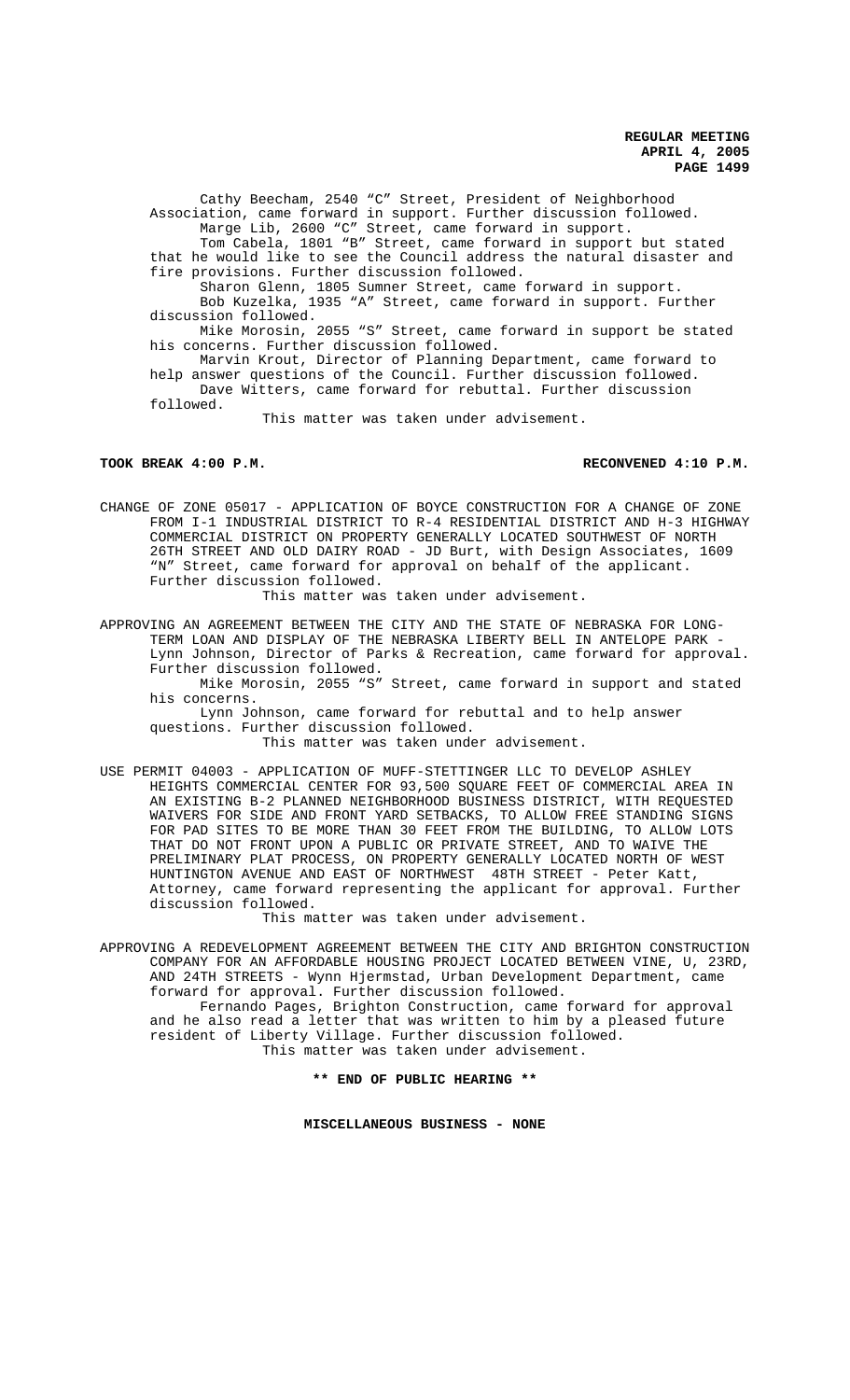# **COUNCIL ACTION**

## **LIQUOR RESOLUTIONS**

APPLICATION OF KWIK SHOP, INC. FOR A CLASS D LIQUOR LICENSE AT THE FOLLOWING KWIK SHOP LOCATIONS: #635 AT 2330 NORTH 1ST STREET, #634 AT 2940 NORTH 14TH STREET, #637 AT 2710 W STREET, #646 AT 3301 HOLDREGE STREET, #632 AT 5900 FREMONT STREET, #663 AT 4400 CORNHUSKER HIGHWAY, #618 AT 4750 CALVERT STREET, #620 AT 1111 NORTH COTNER BOULEVARD, #650 AT 5600 HOLDREGE STREET, AND #662 AT 2040 SOUTH 56TH STREET - CLERK read the following resolution, introduced by Jon Camp, who moved its adoption for

approval:<br>A-83260 BE BE IT RESOLVED by the City Council of the City of Lincoln, Nebraska:

That after hearing duly had as required by law, consideration of the facts of this application, the Nebraska Liquor Control Act, and the pertinent City ordinances, the City Council recommends that the application of Kwik Shop, Inc. dba Kwik Shop for a Class "D" liquor license at the following locations: #635 at 2330 N. 1st Street, #634 at 2940 N. 14th Street, #637 at 2710 W Street, #646 at 3301 Holdrege Street, #632 at 5900 Fremont Street, #663 at 4400 Cornhusker Highway, #618 at 4750 Calvert Street, #620 at 1111 N. Cotner Blvd., #650 at 5600 Holdrege Street, and #662 at 2040 S. 56th Street, Lincoln, Nebraska, for the license period ending April 30, 2005, be approved with the condition that the premise complies in every respect with all city and state regulations. The City Clerk is directed to transmit a copy of this resolution to the Nebraska Liquor Control Commission.

Introduced by Jon Camp Seconded by Svoboda & carried by the following vote: AYES: Camp, Cook, Friendt, McRoy, Newman, Svoboda, Werner; NAYS: None.

## ORDINANCES - 2<sup>ND</sup> READING

- AMENDING SECTION 12.04.010 OF THE LINCOLN MUNICIPAL CODE RELATING TO THE PARK AND RECREATION ADVISORY BOARD MEMBERSHIP TO ALLOW GREATER FLEXIBILITY IN THE REQUIREMENTS FOR STUDENT APPOINTMENTS TO SERVE ON THE BOARD - CLERK read an ordinance, introduced by Jonathan Cook, amending Section 12.04.010 of the Lincoln Municipal Code relating to the Park and Recreation Advisory Board Membership to allow greater flexibility in the requirements for student appointments to serve on the Board; and repealing Section 12.04010 of the Lincoln Municipal Code as hitherto existing, the second time.
- AMENDING SECTION 17.30.050 OF THE LINCOLN MUNICIPAL CODE TO CORRECT AN ERRONEOUS REFERENCE TO SECTION 17.22.095 FOUND IN SUBSECTION (B) OF SECTION 17.30.050 TO CORRECTLY REFER TO SECTION 17.22.100 BECAUSE SECTION 17.22.095 WAS RENUMBERED SECTION 17.22.100 DURING THE LMC RECODIFICATION PROCESS - CLERK read an ordinance, introduced by Jonathan Cook, amending Section 17.30.050 of the Lincoln Municipal Code relating to Discontinuance of Water Service to correct an erroneous reference to Section 17.22.095 found in subsection (b) of Section 27.30.050 to correctly refer to Section 17.22.100; and repealing Section 17.30.050 of the Lincoln Municipal Code as hitherto existing, the second time.
- ANNEXATION 05001 AMENDING THE LINCOLN CORPORATE LIMITS MAP BY ANNEXING APPROXIMATELY 100.00 ACRES OF PROPERTY GENERALLY LOCATED AT NORTH 1ST STREET AND FLETCHER AVENUE (IN CONNECTION W/05R-69, 05-34) - CLERK STREET AND FLETCHER AVENUE. (IN CONNECTION  $W/05R-69$ , 05-34) read an ordinance, introduced by Jonathan Cook, annexing and including the below described land as part of the City of Lincoln, Nebraska and amending the Corporate Limits Map attached to and made a part of Ordinance No. 18208, to reflect the extension of the corporate limits boundary of the City of Lincoln, Nebraska established and shown thereon, the second time.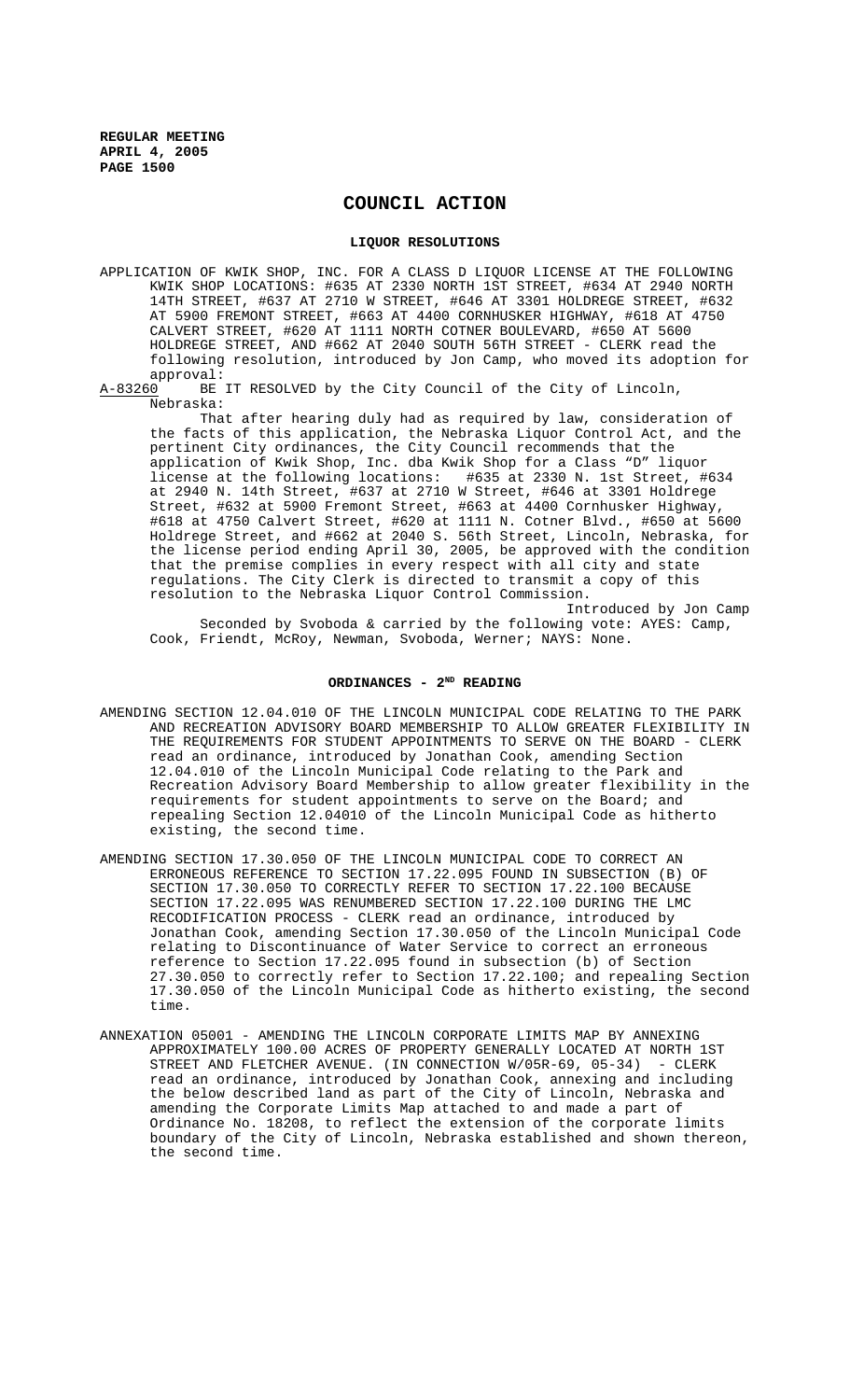- APPROVING THE 1ST AND FLETCHER CONDITIONAL ANNEXATION AND ZONING AGREEMENT BETWEEN THE CITY AND CARLTON PAINE & JUDITH PAINE, GLENN UMBERGER & LOIS UMBERGER, AND UMBERGER FARMS LTD., RELATING TO THE ANNEXATION OF APPROXIMATELY 100.69 ACRES, GENERALLY LOCATED SOUTHEAST OF NORTH 1ST STREET AND FLETCHER AVE. (IN CONNECTION W/05-33, 05-34) (ACTION DATE: 4/11/05) - CLERK read an ordinance, introduced by Jonathan Cook, that the agreement titled 1<sup>st</sup> and Fletcher Conditional Annexation and Zoning Agreement, which is attached hereto, marked as Attachment "A" and made a part hereof by reference, between the City of Lincoln and Carlton Paine and Judith Paine, Glenn Umberger and Lois Umberger, and Umberger Farms, Ltd., ("Owners", outlining certain conditions and understandings relating to the annexation of approximately 100.69 acres of property generally located southeast of North 1st Street and Fletcher Avenue, is approved, the second time.
- CHANGE OF ZONE 05002 APPLICATION OF LINDSEY MANAGEMENT COMPANY FOR A CHANGE OF ZONE FROM AG AGRICULTURAL DISTRICT TO R-3 RESIDENTIAL DISTRICT ON PROPERTY GENERALLY LOCATED AT HIGHWAY 34 AND FLETCHER AVENUE; DESIGNATING SAID PROPERTY AS A PLANNED UNIT DEVELOPMENT; AND FOR APPROVAL OF A DEVELOPMENT PLAN FOR 612 DWELLING UNITS, A CLUBHOUSE, PRIVATE GOLF COURSE AND 60,000 SQUARE FEET OF COMMERCIAL FLOOR AREA (OR 696 DWELLING UNITS IF THE COMMERCIAL USE IS DELETED) IN THE UNDERLYING R-3 RESIDENTIAL DISTRICT WITH A REQUESTED WAIVER OF THE REQUIRED PRELIMINARY PLAT PROCESS. (IN CONNECTION W/05R-69, 05-33) - CLERK read an ordinance, introduced by Jonathan Cook, amending the City of Lincoln Zoning District Maps attached to and made a part of Title 27 of the Lincoln Municipal Code, changing the boundaries of the districts established and shown on said City of Lincoln Zoning District Maps as provided in Section 27.05.020 of the Lincoln Municipal Code and approving the designation of the area hereinafter described as a planned unit development, the second time.
- CHANGE OF ZONE 05010 APPLICATION OF THOMPSON CREEK LLC FOR A CHANGE OF ZONE FROM R-3 RESIDENTIAL DISTRICT TO O-3 OFFICE PARK DISTRICT ON PROPERTY GENERALLY LOCATED AT SOUTH 56TH STREET AND THOMPSON CREEK BLVD. (IN CONNECTION - CLERK read an ordinance, introduced by Jonathan Cook, amending the Lincoln Zoning District Maps attached to and made a part of Title 27 of the Lincoln Municipal Code, as provided by Section 27.05.020 of the Lincoln Municipal Code, by changing the boundaries of the districts established and shown thereon, the second time.
- USE PERMIT 141A APPEAL OF THOMPSON CREEK LLC FROM THE PLANNING COMMISSION ACTION CONDITIONALLY APPROVING USE PERMIT NO. 141A ON PROPERTY GENERALLY LOCATED AT SOUTH 56TH STREET AND THOMPSON CREEK BLVD. SUBJECT TO THE REQUIREMENT THAT THE PAVEMENT IN SOUTH 57TH STREET BE 33 FEET WIDE AND THAT ANGLE PARKING BE PROVIDED ALONG SOUTH 57TH STREET, AND THAT A TRAFFIC STUDY BE PROVIDED. (IN CONNECTION W/05-35) (ACTION DATE: 4/11/05) - CLERK read an ordinance, introduced by Jonathan Cook, whereas, Thompson Creek, LLC has submitted an application in accordance with Section 27.27.080 of the Lincoln Municipal Code designated as Use Permit No. 141A to remove two lots (Lot 1, Block 2, and Lot 7, Block 1, Thompson Creek Addition) from the Thompson Creek Community Unit Plan and add them to the Thompson Creek Use Permit on property generally located at South 56th and Thompson Creek Blvd., the second time.
- CHANGE OF ZONE 05013 APPLICATION OF THE STATE OF NEBRASKA DEPARTMENT OF LABOR FOR A CHANGE OF ZONE FROM O-1 OFFICE DISTRICT TO P PUBLIC USE DISTRICT, ON PROPERTY GENERALLY LOCATED AT 16TH AND K STREETS - CLERK read an ordinance, introduced by Jonathan Cook, amending the Lincoln Zoning District Maps attached to and made a part of Title 27 of the Lincoln Municipal Code, as provided by Section 27.05.020 of the Lincoln Municipal Code, by changing the boundaries of the districts established and shown thereon, the second time.
- CHANGE OF ZONE 05014 APPLICATION OF THE NEAR SOUTH NEIGHBORHOOD ASSOCIATION FOR A CHANGE OF ZONE FROM R-7, R-6, R-5 AND R-4 RESIDENTIAL DISTRICT TO R-2 RESIDENTIAL DISTRICT AND P PUBLIC USE DISTRICT ON PROPERTY GENERALLY LOCATED BETWEEN A AND SOUTH STREETS, 13TH TO 27TH STREETS; F AND A STREETS, 18TH TO 19TH STREETS; AND F AND A STREETS, 20TH TO 27TH STREETS - CLERK read an ordinance, introduced by Jonathan Cook, amending the Lincoln Zoning District Maps attached to and made a part of Title 27 of the Lincoln Municipal Code as provided by Section 27.05.020 of the Lincoln Municipal Code, by changing the boundaries of the districts established and shown thereon, the second time.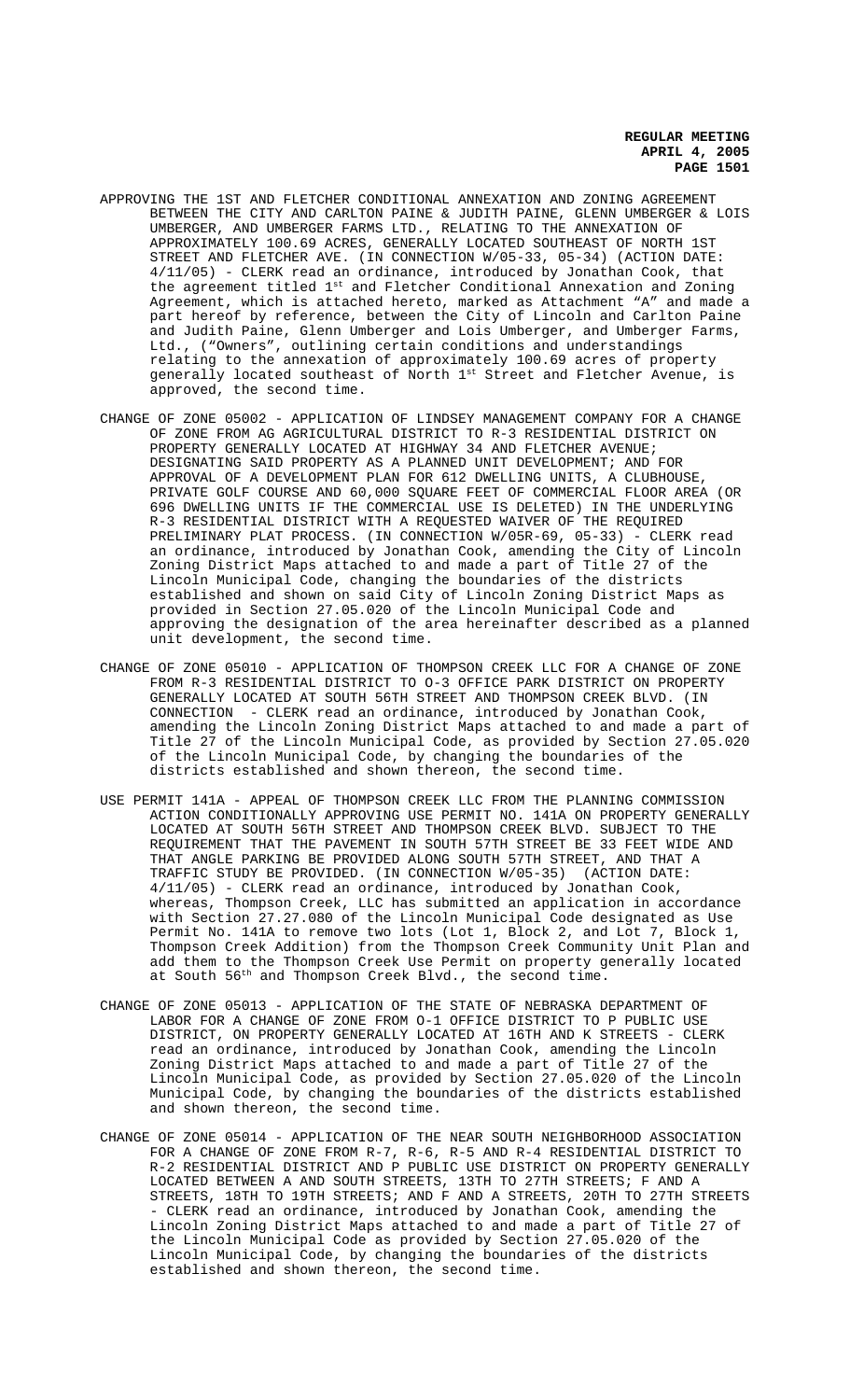CHANGE OF ZONE 05017 - APPLICATION OF BOYCE CONSTRUCTION FOR A CHANGE OF ZONE FROM I-1 INDUSTRIAL DISTRICT TO R-4 RESIDENTIAL DISTRICT AND H-3 HIGHWAY COMMERCIAL DISTRICT ON PROPERTY GENERALLY LOCATED SOUTHWEST OF NORTH 26TH STREET AND OLD DAIRY ROAD - CLERK read an ordinance, introduced by Jonathan Cook, amending the Lincoln Zoning District Maps attached to and made a part of Title 27 of the Lincoln Municipal Code, as provided by Section 27.05.020 of the Lincoln Municipal Code, by changing the boundaries of the districts established and shown thereon, the second time.

## **RESOLUTIONS**

APPROVING AN AGREEMENT BETWEEN THE CITY AND THE STATE OF NEBRASKA FOR LONG-TERM LOAN AND DISPLAY OF THE NEBRASKA LIBERTY BELL IN ANTELOPE PARK - CLERK read the following resolution, introduced by Jonathan Cook, who moved its adoption:<br>A-83261 BE IT RESOLVE

BE IT RESOLVED by the City Council of the City of Lincoln, Nebraska:

That the attached Agreement between the State of Nebraska and the City of Lincoln for the long term loan of the Nebraska Liberty Bell for display in Antelope Park, in accordance with the terms and conditions contained in said Agreement, is hereby approved and the Mayor is authorized to execute the same on behalf of the City of Lincoln.

The City Clerk is directed to return the executed copies of the Agreement to Lynn Johnson, Parks and Recreation Department, for transmittal to the State Department of Administrative Services.

Introduced by Jonathan Cook Seconded by Friendt & carried by the following vote: AYES: Camp, Cook, Friendt, McRoy, Newman, Svoboda, Werner; NAYS: None.

USE PERMIT 04003 - APPLICATION OF MUFF-STETTINGER LLC TO DEVELOP ASHLEY HEIGHTS COMMERCIAL CENTER FOR 93,500 SQUARE FEET OF COMMERCIAL AREA IN AN EXISTING B-2 PLANNED NEIGHBORHOOD BUSINESS DISTRICT, WITH REQUESTED WAIVERS FOR SIDE AND FRONT YARD SETBACKS, TO ALLOW FREE STANDING SIGNS FOR PAD SITES TO BE MORE THAN 30 FEET FROM THE BUILDING, TO ALLOW LOTS THAT DO NOT FRONT UPON A PUBLIC OR PRIVATE STREET, AND TO WAIVE THE PRELIMINARY PLAT PROCESS, ON PROPERTY GENERALLY LOCATED NORTH OF WEST HUNTINGTON AVENUE AND EAST OF NORTHWEST 48TH STREET - PRIOR to reading: FRIENDT Moved to Amend Bill No. 05R-68 on page 3, between lines 5 and 6, insert two new conditions to read as follows:

vii. Add a Note 12 to the General Notes to read as follows:<br>12. Owners agree that Owners shall be Owners agree that Owners shall be

responsible for all costs associated with design and construction of the temporary traffic signal and turn lane improvements located at the intersection of NW 48<sup>th</sup> Street and West Huntington Avenue (as shown on the Site Plan). The turn lane improvements shall be completed prior to occupancy of any building.

viii. Add a Note 13 to the General Notes to read as follows:<br>13. The construction of the temporary traffic signal The construction of the temporary traffic signal shall only occur when (1) Either Warrant #1 (eight hour vehicle volume), Warrant #2 (four hour vehicular volume) and/or Warrant #7 (crash experience) are met as identified in the "Manual on Uniform Traffic Control Devices"; and (2) the traffic signals are recommended by the City of Lincoln for installation.

Seconded by McRoy & carried by the following vote: AYES: Camp, Cook, Friendt, McRoy, Newman, Svoboda, Werner; NAYS: None. CLERK Read the following resolution, introduced by Jonathan Cook, who moved its adoption:<br>A-83262 WHEREAS, Muff

WHEREAS, Muff-Stettinger, LLC has submitted an application in accordance with Section 27.31.100 of the Lincoln Municipal Code designated as Use Permit No. 04003 to develop 93,500 square feet of commercial floor area, including requested waivers to modify required side and front yard setbacks, to allow free standing signs for pad sites to be more than 30 feet from the building, to allow lots that do not front upon a public street or private roadway, and to waive the preliminary plat process, on property generally located north of W. Huntington Ave. and east of N.W. 48th Street, legally described to wit: Lot 1, Block 11, Ashley Heights Addition, Lincoln, Lancaster County, Nebraska; and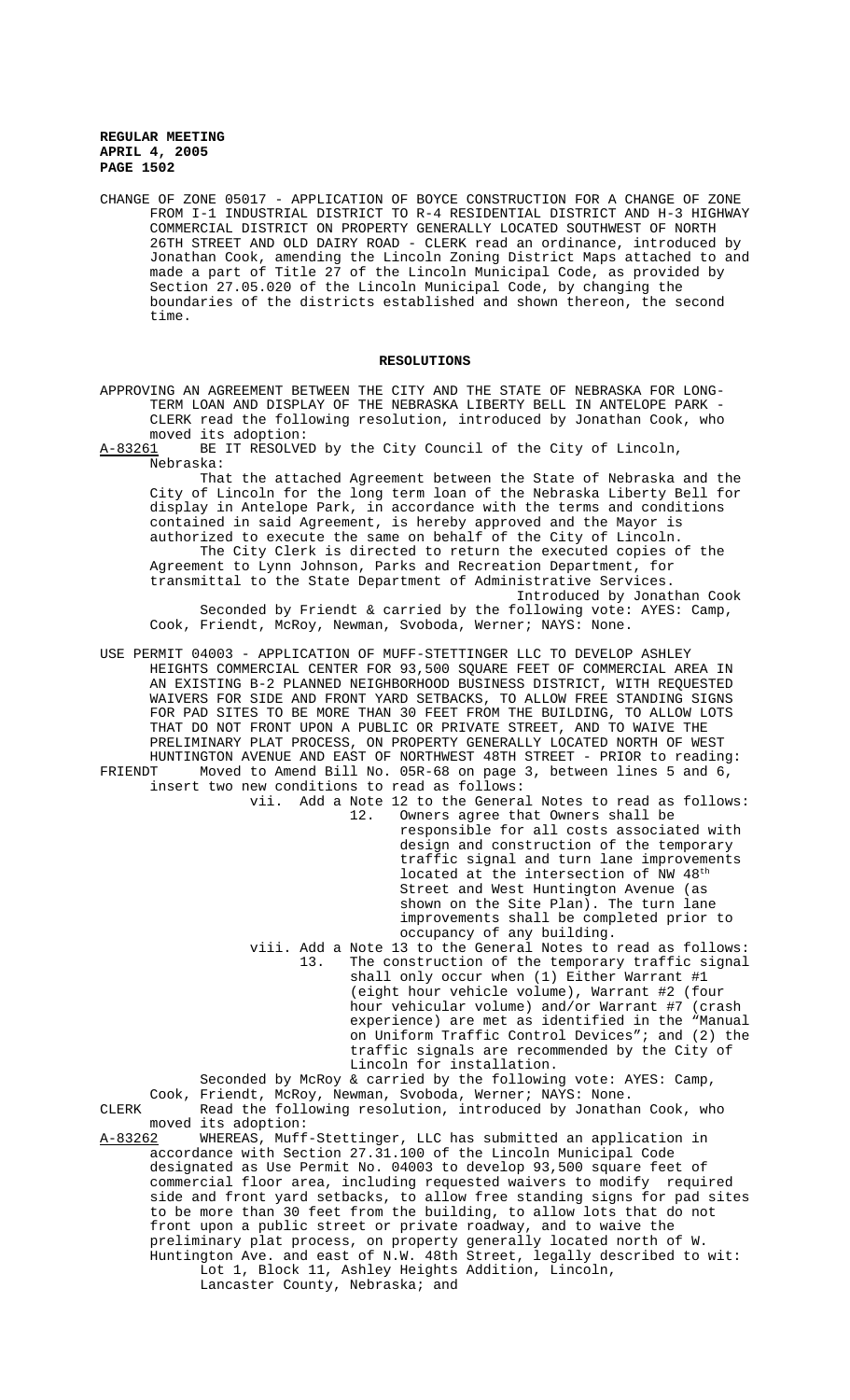WHEREAS, the real property adjacent to the area included within the site plan for this construction of commercial buildings will not be adversely affected; and

WHEREAS, said site plan together with the terms and conditions hereinafter set forth are consistent with the intent and purpose of Title 27 of the Lincoln Municipal Code to promote the public health, safety, and general welfare.

NOW, THEREFORE, BE IT RESOLVED by the City Council of the City of Lincoln, Nebraska:

That the application of Muff-Stettinger, LLC, hereinafter referred to as "Permittee", to develop 93,500 square feet of commercial floor area be and the same is hereby granted under the provisions of Section 27.31.100 of the Lincoln Municipal Code upon condition that construction and operation of said commercial space be in strict compliance with said application, the site plan, and the following additional express terms, conditions, and requirements:

1. This permit approves 93,500 square feet of commercial floor area.

2. This permit approves the following waivers to the Zoning Code and Land Subdivision Ordinance:

- a. Internal side yard setbacks are waived.<br>b. Front vard setbacks are waived along W.
	- Front yard setbacks are waived along W. Huntington Avenue provided that those uses which encroach into the front yard setback provide a 90% landscape screen from 2' to 4' height along the entire perimeter of the encroachment.
- c. The requirement that signs be located within 30 feet of the pad site building is waived provided a specific sign envelope acceptable to the Planning Director is indicated on the site plan.
- d. The requirement that lots shall front upon public streets or private roadways is waived.
- e. The requirement of Lincoln Municipal Code § 26.11.020 that a preliminary plat is required for a subdivision is waived, provided that if any final plat on all or a portion of the approved use permit is submitted five (5) years or more after approval of the use permit, the City may require that a new use permit be submitted, pursuant to all the provisions of § 26.31.015. A new use permit may be required if the subdivision ordinance, the Design Standards, the required improvements have been amended by the City; and as a result, the use permit as originally approved, does not comply with the amended rules and regulations.
- 3. Before receiving building permits:

a. The Permittee shall have submitted a revised and reproducible final plan including 7 copies showing the following revisions and the plans are acceptable:

- i. Grant an avigation and noise easement to the Lincoln Airport Authority on all or that part of the land location within the Airport Environs Noise District.
- ii. Show pedestrian walks to the satisfaction of the Planning Department.
- iii. Remove the drive on the south side of the building on Lot 6 and reduce the encroachment of the drive way in the front yard setback of Lot 4.
- iv. Make revisions to the satisfaction of the Public Works and Utilities Department requested in the department memo dated February 15, 2005.
- v. Show utility easements as requested by the Lincoln Electric System memo dated October 19, 2004.
- vi. Make revisions to the satisfaction of the Parks Department requested in the department memo dated October 19, 2004.
- b. The construction plans shall comply with the approved plans.
- c. Final Plats shall be approved by the City.

4. Before occupying the commercial buildings all development and construction shall have been completed in compliance with the approved plans.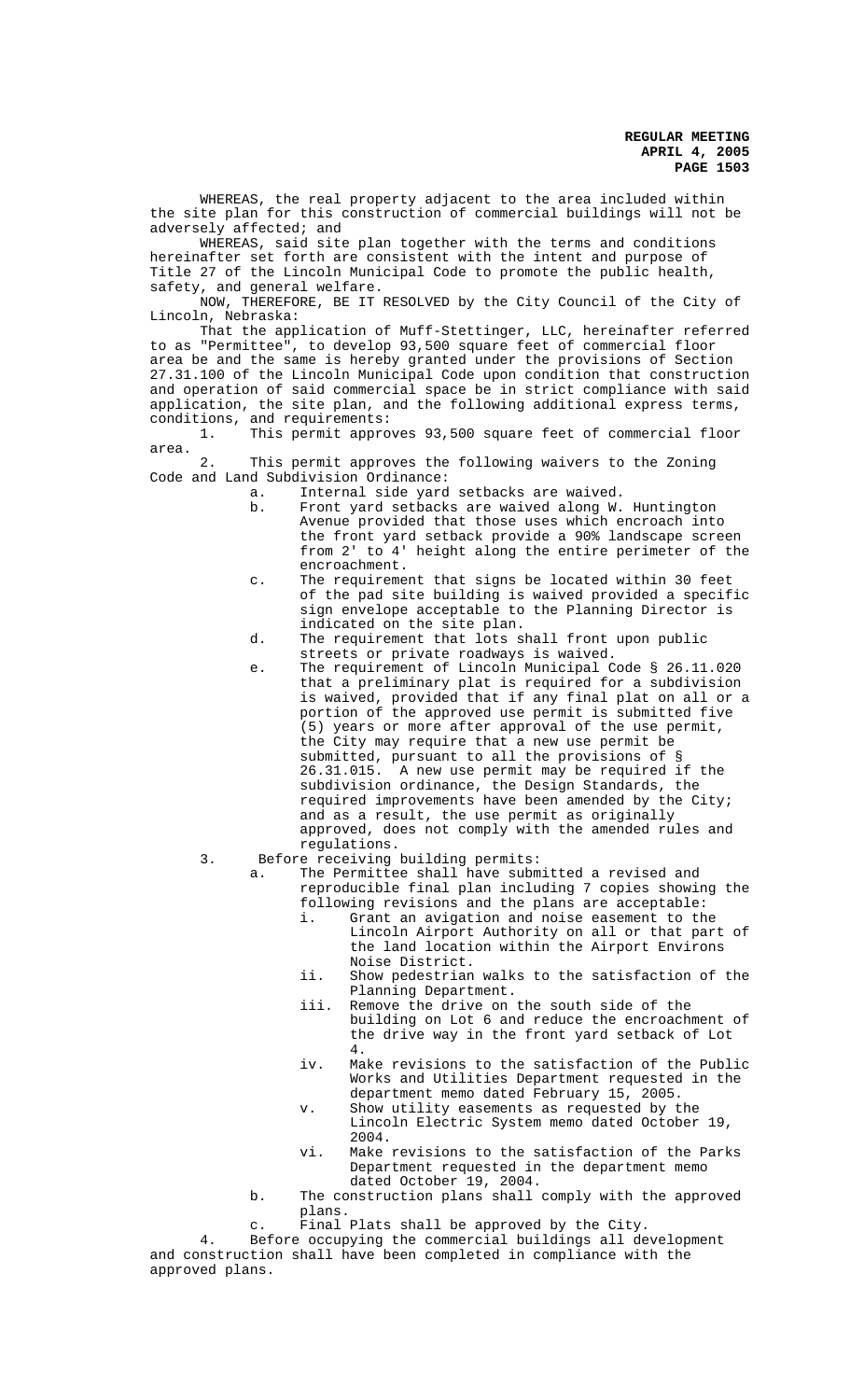5. All privately-owned improvements shall be permanently maintained by the Permittee or an appropriately established property owners association approved by the City Attorney. vii. Add a Note 12 to the General Notes to read as follows: 12. Owners agree that Owners shall be responsible for all costs associated with design and construction of the temporary traffic signal and turn lane improvements located at the intersection of NW 48<sup>th</sup> Street and West Huntington Avenue (as shown on the Site Plan). The turn lane improvements shall be completed prior to occupancy of any building. viii. Add a Note 13 to the General Notes to read as follows: 13. The construction of the temporary traffic signal shall only occur when (1) Either Warrant #1 (eight hour vehicle volume), Warrant #2 (four hour vehicular volume) and/or Warrant #7 (crash experience) are met as identified in the "Manual on Uniform Traffic Control Devices"; and (2) the traffic signals are recommended by the City of Lincoln for installation. 6. The site plan accompanying this permit shall be the basis for all interpretations of setbacks, yards, locations of buildings, location of parking and circulation elements, and similar matters. 7. This resolution's terms, conditions, and requirements bind and obligate the Permittee, and Permittee's successors and assigns. 8. The applicant shall sign and return the letter of acceptance to the City Clerk within 30 days following the approval of the special permit, provided, however, said 30-day period may be extended up to six months by administrative amendment. The clerk shall file a copy of the resolution approving the special permit and the letter of acceptance with the Register of Deeds, filling fees therefor to be paid in advance

by the applicant. Introduced by Jonathan Cook Seconded by McRoy & carried by the following vote: AYES: Camp, Cook, Friendt, McRoy, Newman, Svoboda, Werner; NAYS: None.

APPROVING A REDEVELOPMENT AGREEMENT BETWEEN THE CITY AND BRIGHTON CONSTRUCTION COMPANY FOR AN AFFORDABLE HOUSING PROJECT LOCATED BETWEEN VINE, U, 23RD, AND 24TH STREETS - CLERK read the following resolution, introduced by Jonathan Cook, who moved its adoption:<br>A-83263 WHEREAS, the City Council, on Ju

A-83263 WHEREAS, the City Council, on July 21, 2003, adopted Resolution No. A-82222 finding an area generally bounded by C street on the south, 17th street on the west, the Burlington Northern Santa Fe Railroad on the north, and 28th street on the east and also including an area generally bounded by the Northern Santa Fe Railroad on the south, Interstate 180 on the west, Salt Creek on the north, and 14th street on the east, to be blighted and substandard as defined in the Nebraska Community Development Law (Neb. Rev. Stat. §18-2101, et seq. as amended) and in need of redevelopment; and

WHEREAS, the City Council has previously adopted the Antelope Valley Redevelopment Plan (Plan) including plans for various redevelopment projects within said area in accordance with the requirements and procedures of the Nebraska Community Development Law by Resolution No. A-83093 (November 29, 2004) providing for the sale, redevelopment and rehabilitation of the Vine Street Redevelopment Project on 23rd to 24th Streets, and U to Vine Streets, New Affordable Housing/First Time Homebuyer Project; and

WHEREAS, on October 15, 2004 notice of public hearing was mailed, postage prepaid, to the president or chairperson of the governing body of each county, school district, community college, educational service unit, and natural resource district in which the real property subject to such plan is located and whose property tax receipts would be directly affected and to all registered neighborhood associations located in whole or in part within one mile radius of the area to be redeveloped setting forth the time, date, place, and purpose, of the public hearing to be held on October 27, 2004 before the Lincoln City - Lancaster County Planning Commission regarding the Plan; and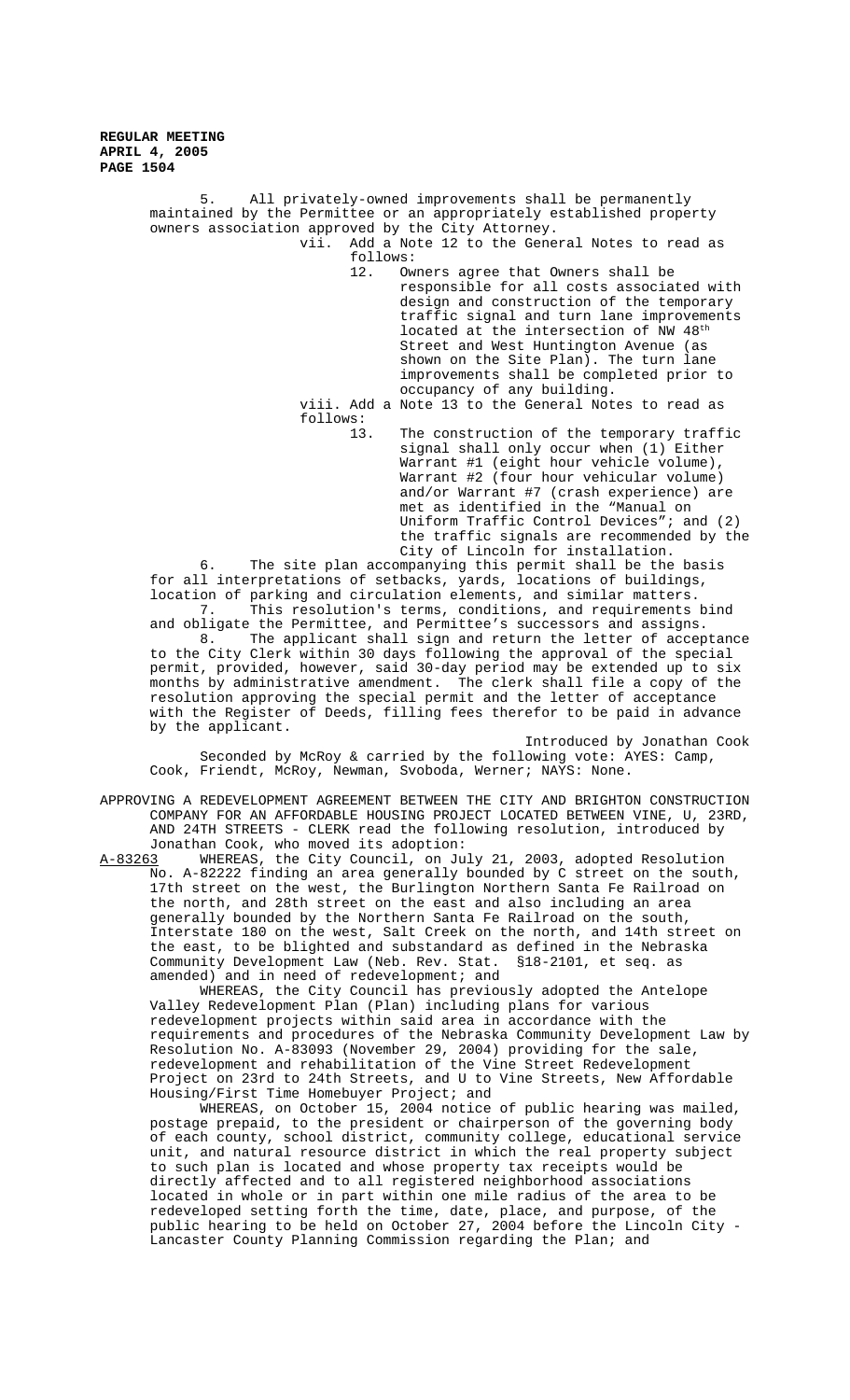WHEREAS, said Plan was submitted to the Lincoln City - Lancaster County Planning Commission for review and recommendation, and said Planning Commission on October 27, 2004 found said Plan to be in conformance with the Comprehensive Plan and recommended approval thereof; and

WHEREAS, on November 12, 2004 a notice of public hearing was mailed, postage prepaid, to the foregoing governing bodies and registered neighborhood associations setting forth the time, date, place, and purpose of the public hearing before the City Council held on November 29, 2004 regarding the Plan; and

WHEREAS, on November 5, 2004 and November 12, 2004, a notice of public hearing was published in the Lincoln Journal Star newspaper, setting forth the time, date, place, and purpose of the public hearing held on November 29, 2004 regarding the Plan; and

WHEREAS, on November 29, 2004 in the City Council Chambers of the County City Building, 555 South 10th Street, Lincoln, Nebraska, the City Council held a public hearing relating to the proposed Plan and all interested parties were afforded at such public hearing a reasonable opportunity to express their views respecting said proposed Plan; and

WHEREAS, the City Council, after the hearing on November 29, 2004, duly considered all statements made and materials submitted relating to said Plan and specifically found that the costs and benefits of the Vine Street Redevelopment Project, including costs and benefits to other affected political subdivisions, the economy of the community, and the demand for public and private services were in the long-term best interest of the community impacted by the Project considering: (a) the tax shifts from the use of Community Improvement Financing as authorized in § 18-2147; (b) the community's public service needs impacts and local tax impacts arising from the approval of the project; (c) impacts on employers and employees of firms locating or expanding within the boundaries of the project area; (d) impacts on other employers and employees in the City and immediate area outside the project area; and (e) other impacts the City Council hereby determines to be relevant to the consideration of costs and benefits arising from the Project; and

WHEREAS, The City Council directed that the Urban Development Director or his authorized representative to take all steps necessary to implement the provisions of said Plan; and

WHEREAS, on October 6, 2004 the City advertised for and requested redevelopment proposals for the Redevelopment of the Vine Street Redevelopment Project; and

WHEREAS, in October of 2004 the City received and reviewed the response to the requests selecting Brighton Construction (Brighton) as the redeveloper of record according to the Community Development Law; and

WHEREAS, Brighton and the City have negotiated and are desirous of entering into the attached "Liberty Village Redevelopment Agreement"; and

WHEREAS, the City hereby adopts its previous findings related to the Plan and the Vine Street Redevelopment Project.

NOW, THEREFORE, BE IT RESOLVED by the City Council of the City of Lincoln, Nebraska:<br>1. That t

That the attached Liberty Village Redevelopment Agreement is consistent with the Project as provided in the Plan and in the long-term best interest of the community considering the previous findings and the materials and testimony related to this resolution.

2. That the attached Liberty Village Redevelopment Agreement between the City of Lincoln and Brighton Construction Company, Inc. for the development of the Liberty Village Project in accordance with the terms and conditions contained in said Agreement, is hereby approved and the Mayor is authorized to execute the same on behalf of the City of Lincoln.

3. The City Clerk is directed to return one fully executed copy of the Agreement to Brighton Construction Company, Inc., 938 N. 70th Street, PBS 108, Lincoln, NE 68505 and one copy to the Urban Development Department.

Introduced by Jonathan Cook Seconded by Friendt & carried by the following vote: AYES: Camp, Cook, Friendt, McRoy, Newman, Svoboda, Werner; NAYS: None.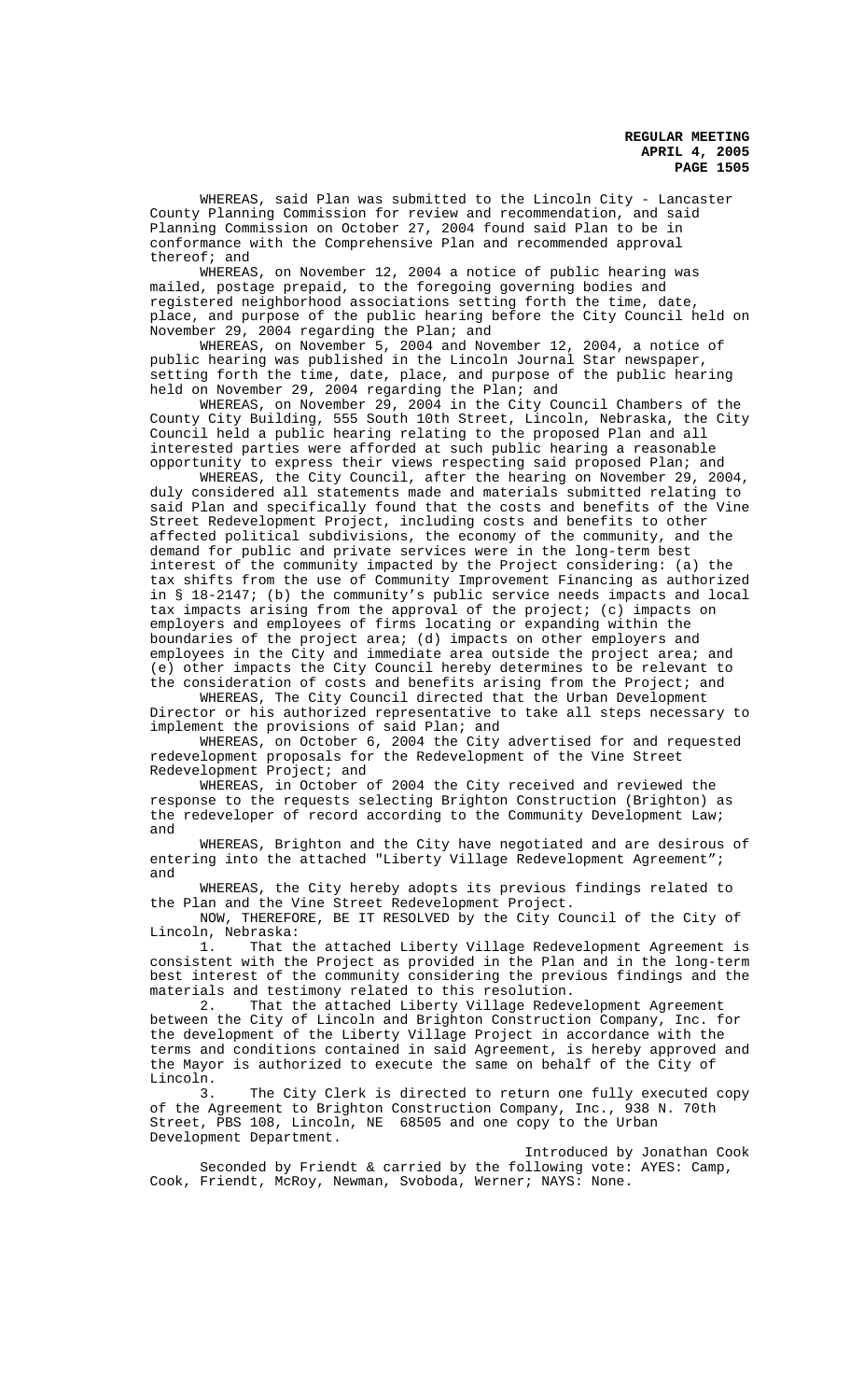APPROVING AN ADDENDUM EXTENDING THE TERM OF THE AGREEMENT BETWEEN THE CITY AND SAINT ELIZABETH HEALTH SYSTEMS AND ITS SUBSIDIARIES FOR MEDICAL SERVICES FOR THE TREATMENT OF WORKERS COMPENSATION INJURIES AND ILLNESSES TO EMPLOYEES OF THE CITY AND LES TO APRIL 10, 2006 AND TO REVISE THE FEE SCHEDULE - CLERK read the following resolution, introduced by Jonathan

Cook, who moved its adoption:<br>A-83264 BE IT RESOLVED by the C BE IT RESOLVED by the City Council of the City of Lincoln, Nebraska:

That the Addendum to the April 10, 2001 Agreement between the City of Lincoln and Saint Elizabeth Health System and its subsidiaries, Saint Elizabeth Regional Medical Center, Saint Elizabeth Company Care, and Linc Care, to extend the term of said Agreement for an additional oneyear period to expire April 10, 2006, and to modify Exhibit B - Fees for Services, upon the terms and conditions as set forth in said Addendum, which is attached hereto marked as Attachment "A" and made a part hereof by reference, is hereby accepted and approved and the Mayor is hereby authorized to execute said Addendum on behalf of the City.

Introduced by Jonathan Cook Seconded by Svoboda & carried by the following vote: AYES: Camp, Cook, Friendt, McRoy, Newman, Svoboda, Werner; NAYS: None.

SETTING THE HEARING DATE OF MONDAY, APRIL 18, 2005 AT 1:30 P.M. ON THE APPLICATION OF THE GREEN HOUSE LLC DBA DISH FOR A CLASS I LIQUOR LICENSE INCLUDING A SIDEWALK CAFÉ DESCRIBED AS AN L-SHAPED AREA MEASURING APPROXIMATELY 53 FEET BY 61 FEET LOCATED AT 1100 "O" STREET - CLERK read the following resolution, introduced by Glenn Friendt, who moved its adoption for approval:

A-83265 BE IT RESOLVED by the City Council, of the City of Lincoln, that a hearing date is hereby set for Monday, April 18, 2005, at 1:30 p.m. or as soon thereafter as possible in the City Council Chambers, County-City Building, 555 S. 10<sup>th</sup> Street, Lincoln, NE, for the Application of The Green House LLC dba Dish for a Class I Liquor License including a sidewalk café described as an L-Shaped area measuring approximately 53 feet by 61 feet located at 1100 "O" Street. If the Police Department is unable to complete the investigation

by said time, a new hearing date will be set.

Introduced by Glenn Friendt Seconded by Svoboda & carried by the following vote: AYES: Camp, Cook, Friendt, McRoy, Newman, Svoboda, Werner; NAYS: None.

SETTING THE HEARING DATE OF MONDAY, APRIL 18, 2005 AT 1:30 P.M. ON THE APPLICATION OF BROCK ENTERPRISES LLC DBA THE BRISTO BALLROOM FOR A CLASS I LIQUOR LICENSE LOCATED AT 2112 CORNHUSKER HIGHWAY - CLERK read the following resolution, introduced by Glenn Friendt, who moved its adoption:<br>A-83266 BE

A-83266 BE IT RESOLVED by the City Council, of the City of Lincoln, that a hearing set for Monday, April 18, 2005. At 1:30 p.m. or as soon thereafter as possible in the City Council Chambers, County-City Building, 555 S. 10<sup>th</sup> Street, Lincoln, NE, for the Application of Brock Enterprises LLC dba The Bristo Ballroom for a Class I Liquor License located at 2112 Cornhusker Highway.

If the Police Department is unable to complete the investigation by said time, a new hearing date will be set.

Introduced by Glenn Friendt Seconded by Svoboda & carried by the following vote: AYES: Camp, Cook, Friendt, McRoy, Newman, Svoboda, Werner; NAYS: None.

SETTING THE HEARING DATE OF MONDAY, APRIL 18, 2005 AT 1:30 P.M. ON THE APPLICATION OF SEKIPS INC DBA SPIKES BEACH BAR & GRILLE FOR A CLASS C LIQUOR LICENSE LOCATED AT 2300 JUDSON STREET - CLERK read the following resolution, introduced by Glenn Friendt, who moved its adoption:<br>A-83267 BE IT RESOLVED by the City Council, of the City of Lincoln

A-83267 BE IT RESOLVED by the City Council, of the City of Lincoln, that a hearing date is hereby set for Monday, April 18, 2005, at 1:30 p.m. or as soon thereafter as possible in the City Council Chambers, County-City Building, 555 S. 10<sup>th</sup> Street, Lincoln, NE, for the Application of Sekipes Inc dba Spikes Beach Bar & Grille for a Class C Liquor License located at 2300 Judson Street.

If the Police Department is unable to complete the investigation by said time, a new hearing date will be set.

Introduced by Glenn Friendt Seconded by Svoboda & carried by the following vote: AYES: Camp, Cook, Friendt, McRoy, Newman, Svoboda, Werner; NAYS: None.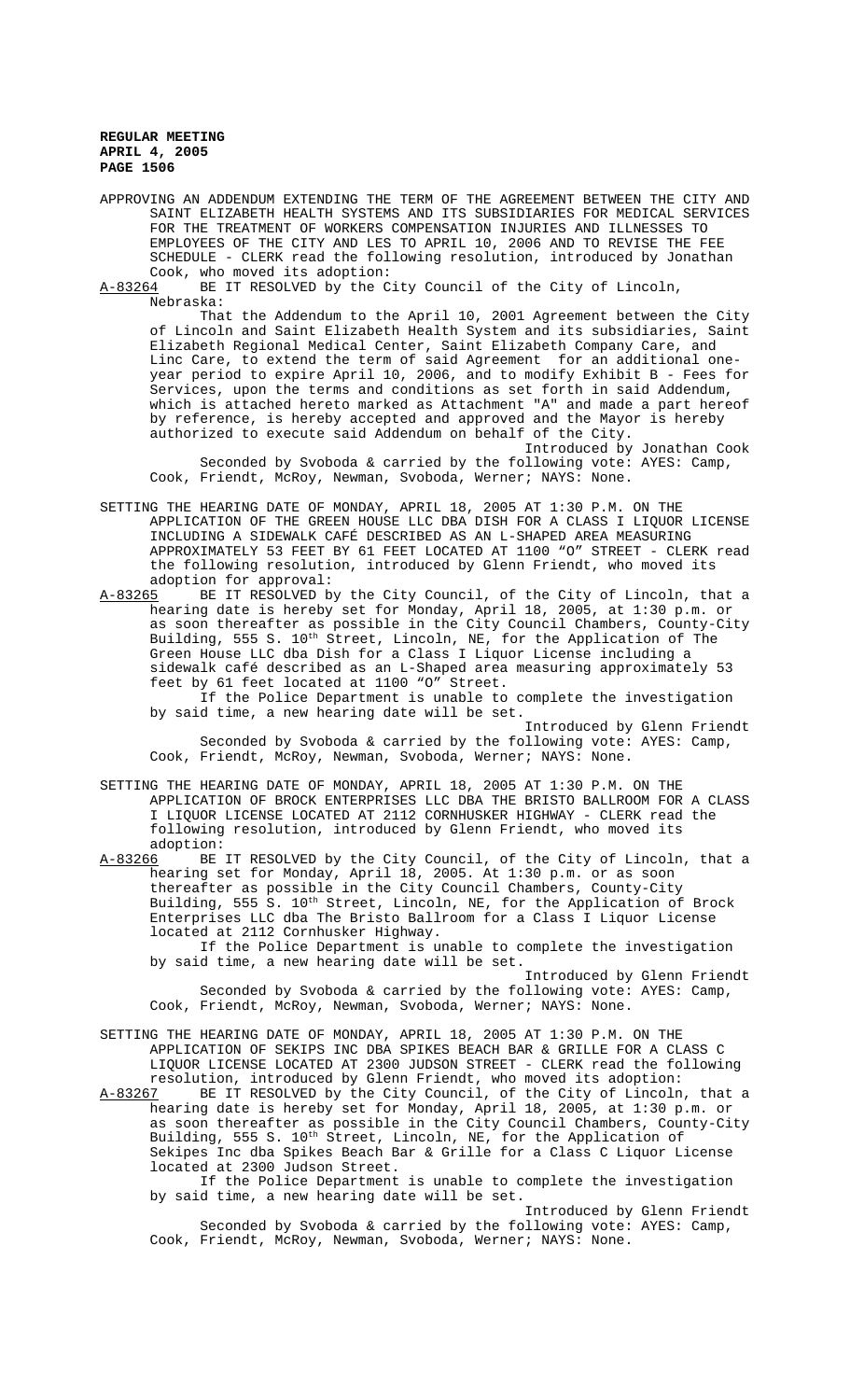SETTING THE HEARING DATE OF MONDAY, APRIL 18, 2005 AT 1:30 P.M. ON THE APPLICATION OF PLAYMAKERS INC DBA PLAYMAKERS FOR A CLASS C LIQUOR LICENSE INCLUDING AN OUTDOOR AREA MEASURING APPROXIMATELY 185 FEET BY 190 FEET LOCATED AT 640 W. PROSPECTOR COURT, SUITE 300 - CLERK read the following resolution, introduced by Glenn Friendt, who moved its adoption:

A-83268 BE IT RESOLVED by the City Council, of the City of Lincoln, that a hearing date is hereby set for Monday, April 18, 2005, at 1:30 p.m. or as soon thereafter as possible in the City Council Chambers, County-City Building, 555 S.10th Street, Lincoln, NE, for the Application of Playmakers Inc dba Playmakers for a Class C Liquor License including an outdoor area measuring approximately 185 feet by 190 feet located at 640 W. Prospector Court, Suite 300.

If the Police Department is unable to complete the investigation by said time, a new hearing date will be set.

Introduced by Glenn Friendt Seconded by Svoboda & carried by the following vote: AYES: Camp, Cook, Friendt, McRoy, Newman, Svoboda, Werner; NAYS: None.

#### **PETITIONS & COMMUNICATIONS**

THE FOLLOWING HAVE BEEN REFERRED TO THE PLANNING DEPARTMENT:

Change of Zone 04062 - Application of the Planning Director, to amend Title 27 of the Lincoln Municipal Code relating to Zoning by adding a new section defining alternative to imprisonment facility, child care facility, and disability; revising the definitions of group home and health care facility; adding special permits for alternative to imprisonment facility and child care facility in the AGR and R-1 through R-8 residential districts, and repealing certain other sections of the Lincoln Municipal Code.

Change of Zone 04066 - Application of the Planning Director, to amend Title 27 of the Lincoln Municipal Code relating to the Zoning Code by adding a new section numbered 27.03.417 to add a definition for major street; by amending Sections 27.31.090, 27.37.060, 27.45.070, and 27.51.090 to reduce the required front yard in the B-2, B-5, H-4 and I-3 zoning districts when the front yard abuts a major street; by amending Section 27.67.030 to prohibit parking in the front six feet of the required front yard in the B-1, H-1, H-2, and H-3 zoning districts; by amending Section 27.71.080 to require a fence installed on a double frontage lot that separates the double frontage lot from the abutting public property to have a gate or opening in the fence to facilitate routine care of such public property unless the public property is maintained by a homeowners association; and repealing Sections 27.31.090, 27.37.060, 27.45.070, 27.51.090, 27.67.030, and 27.71.080 of the Lincoln Municipal Code as hitherto existing. Change of Zone 05020 - Application of Prairie Homes, from AG Agricultural District to R-3 Residential, R-5 Residential District, B-2 Planned Neighborhood Business District, and O-3 Office Park District, on property generally located at N. 84<sup>th</sup> Street and Adams Street. Change of Zone 05023 - Application of Richard Evans, from R-2 Residential District to R-3 Residential District, on property generally located at N. Cotner Boulevard and Orchard Street. Change of Zone 05024 - Application of Brain Carstens on behalf of Hartland Homes, from AG Agricultural District to R-3 Residential District, on property generally located at N.  $14^{\rm th}$  Street and Humphrey

Avenue. Special Permit No. 05015 - Application of Brain Carstens on behalf of hartland Homes, Hartland Homes, Hartland's Garden Valley Community Unit Plan, for approximately 326 dwelling units, with requests to waive the preliminary plat process, block length, average lot width, lot area, double frontage lots, pedestrian easements, and sanitary sewer running opposite of street grade, on property located at N.  $14^{\rm th}$  Street and Humphrey Avenue.

Change of Zone 05025 - Application of Ironwood Estates LLC, from AG Agricultural District to R-3 Residential District, on property located at S. 93rd Street and Old Cheney Road.

Special Permit No. 05017 - Application of Ironwood Estates LLC Ravenwood Community Unit Plan, for approximately 44 single family dwellings and 5 outlots, with requests to waive the preliminary plat<br>process, allow sanitary sewer to run opposite the street grade, and process, allow sanitary sewer to run opposite the street grade greater than maximum block lengths, on property located at S. 93rd Street and Old Cheney Road.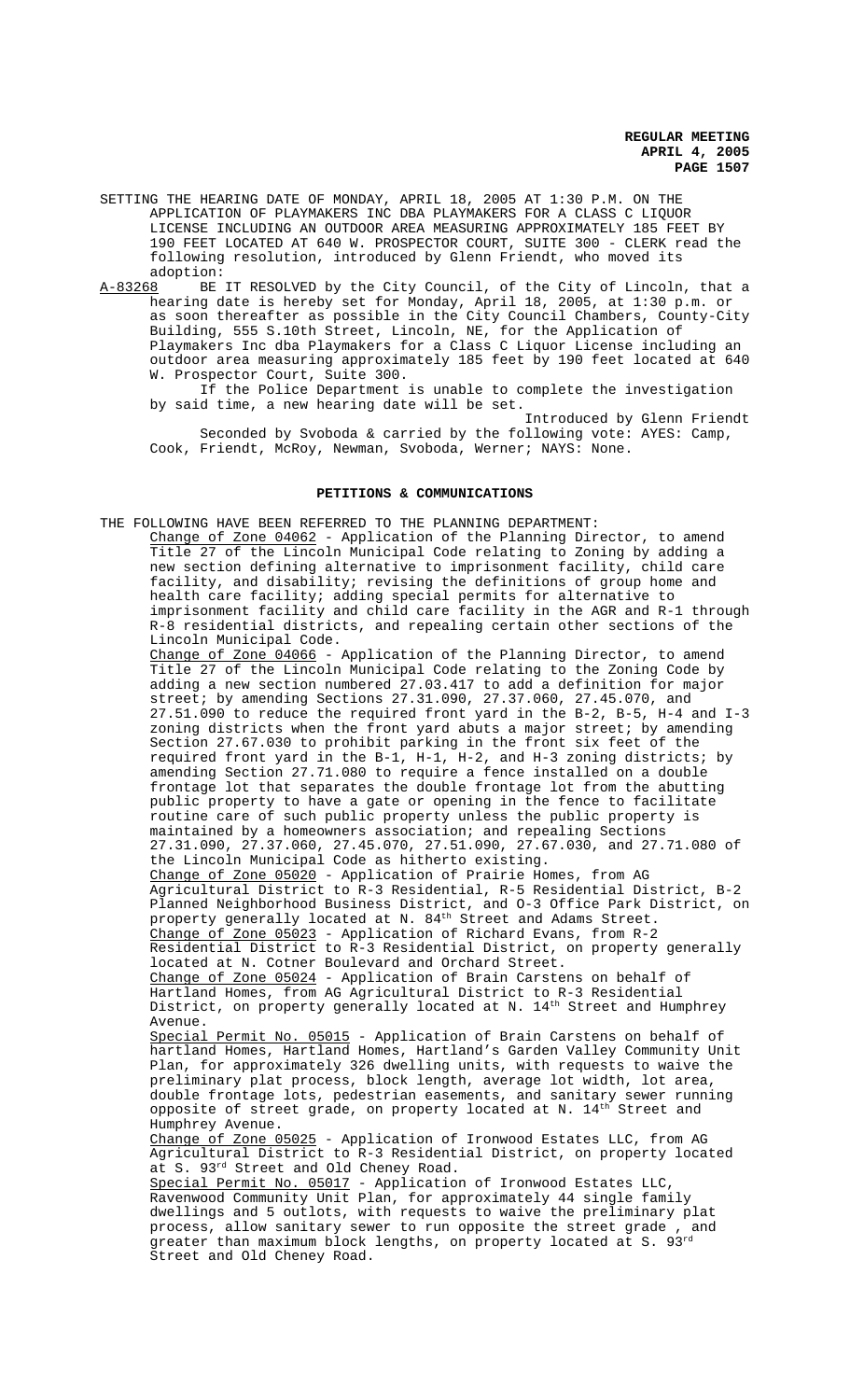Change of Zone No. 05026 - Application of Apple's Way LLC, Apple's Way Planned Unit Development, from AGR Agricultural Residential District to R-1 Residential District and B-2 Planned Neighborhood Business District, for 32 lots and 235,000 square feet of commercial floor area, on property located at S. 66<sup>th</sup> Street and Highway 2.

### **REPORTS OF CITY OFFICERS**

- CLERK'S LETTER AND MAYOR'S APPROVAL OF ORDINANCES AND RESOLUTIONS PASSED BY COUNCIL ON MARCH 28, 2005 - CLERK presented said report which was placed on file in the Office of the City Clerk.
- LINCOLN WATER & WASTEWATER SYSTEM RECAPITULATION OF DAILY CASH RECEIPTS FOR MARCH, 2005 - CLERK presented said report which was placed on file in the Office of the City Clerk.
- REPORT FROM CITY TREASURER OF FRANCHISE TAX FOR THE MONTH OF FEBRUARY, 2005 - CLERK presented said report which was placed on file in the Office of the City Clerk.
- REPORT FROM CITY TREASURER TELECOMMUNICATIONS OCCUPATION TAX FOR THE MONTH OF JANUARY, 2005: VERIZON SELECT SERVICES, KDDI AMERICA INC, QUANTUM SHIRT COMMUNICATIONS, XO COMMUNICATIONS SERVICES INC, VOICECOM TELECOMM, TRACFONE WIRELESS INC, QWEST COMMICATIONS CORP, T-NETIX TELECOM SERVICES INC, ONE CALL COMMUNICATIONS, GUARANTEED PHONE SERVICES, USA INC, IBM GLOBAL SERVICES, STAR NUMBERS INC, TRANS NATIONAL COMMUNICATIONS INTERNATIONAL INC, TELECORP COMMUNICATIONS, GLOBAL CROSSING TELECOMMUNICATIONS, UCN INC, CINCINNATI BELL ANY DISTANCE INC, WORKING ASSESTS FUNDING SERVICE, MCLEODUSA TELECOMMUNICATINOS SERVICES, VIRGIN MOBLIE USA, ON STAR CORPORATION, BELL-ATLANTIC COMMUNICATIONS, ACN COMMUNICATIONS SERVICES, CIII COMMUNICATIONS OPERATIONS, INTELLICAL OPERATOR SERVICES, PRIMUS TELECOMMUNICATIONS, ECI COMMUNICATIONS INC, ALLTEL NEBRASKA INC, NEW CINGULAR WIRELESS, CRICKET COMMUNICATIONS INC, USCOC OF GREATER IOWA, AT&T COMMUNICATIONS OF MIDWEST, NEBRASKA TECHNOLOGY & TELECOMMUNICATIONS; FEBRUARY, 2005: ATS MOBILE TELEPHONE INC, VARTEC, EXCEL, NOSVA LIMITED PARTNERSHIP, AFFINITY NETWORK INC, ASSOCIATION ADMINISTRATORS, TRI-M COMMUNICATIONS INC, LIGHTYEAR NETWORKS SOLUTIONS INC, LDMI TELECOMMUNICATIONS INC, GTC TELECOM CORP, NOS COMMUNICATIONS INC, ACCERIS COMMUNICATIONS CORP, ZONE TELECOM INC, GLOBALCOM INC, SOUTHWESTERN BELL COMM SERVICES, NEXTEL WEST CORP, GUARANTEED PHONE SERVICE, NEXTEL PARTNERS, SPRINT SPECTRUM, CELLULAR ONE, SPRINT COMMUNICATIONS, MCI WORLDCOM NETWORK SERVICES - CLERK presented said report which was placed on file in the Office of the City Clerk.

# ORDINANCES - 1<sup>st</sup> READING

- APPROVING A CONTRACT BETWEEN THE CITY AND LINCOLN HAYMARKET DEVELOPMENT CORP. TO OPERATE AND REGULATE A SATURDAY PUBLIC MARKET IN THE HAYMARKET AREA, 7TH STREET FROM P TO Q STREETS AND P STREET FROM 7TH TO 8TH STREETS - CLERK read an ordinance, introduced by Glenn Friendt, accepting and approving the Contract between the City of Lincoln, Nebraska, a municipal corporation, and the Lincoln Haymarket Development Corporation for establishment and regulation of a Saturday public market in the Haymarket area,  $7^{\rm th}$  Street from P to Q Streets and P Street from  $7^{\rm th}$  to 8<sup>th</sup> Streets, from May 7, 2005 through October 29, 2005, and authorizing the Mayor to sign such Contract on behalf of the City, the first time.
- APPROVING A TEN-YEAR LICENSE AGREEMENT BETWEEN THE CITY AND HOBBYTOWN UNLIMITED FOR THE USE OF A PORTION OF OAK LAKE PARK TO DEVELOP AND MAINTAIN A MODEL CAR RACE TRACK - CLERK read an ordinance, introduced by Glenn Friendt, accepting and approving a License Agreement between the City of Lincoln and HobbyTown Unlimited, Inc. for the use of a portion of Oak Lake Park to development and maintain a model car race track for a ten-year term is hereby approved and the Mayor is authorized to execute said License Agreement on behalf of the City, the first time.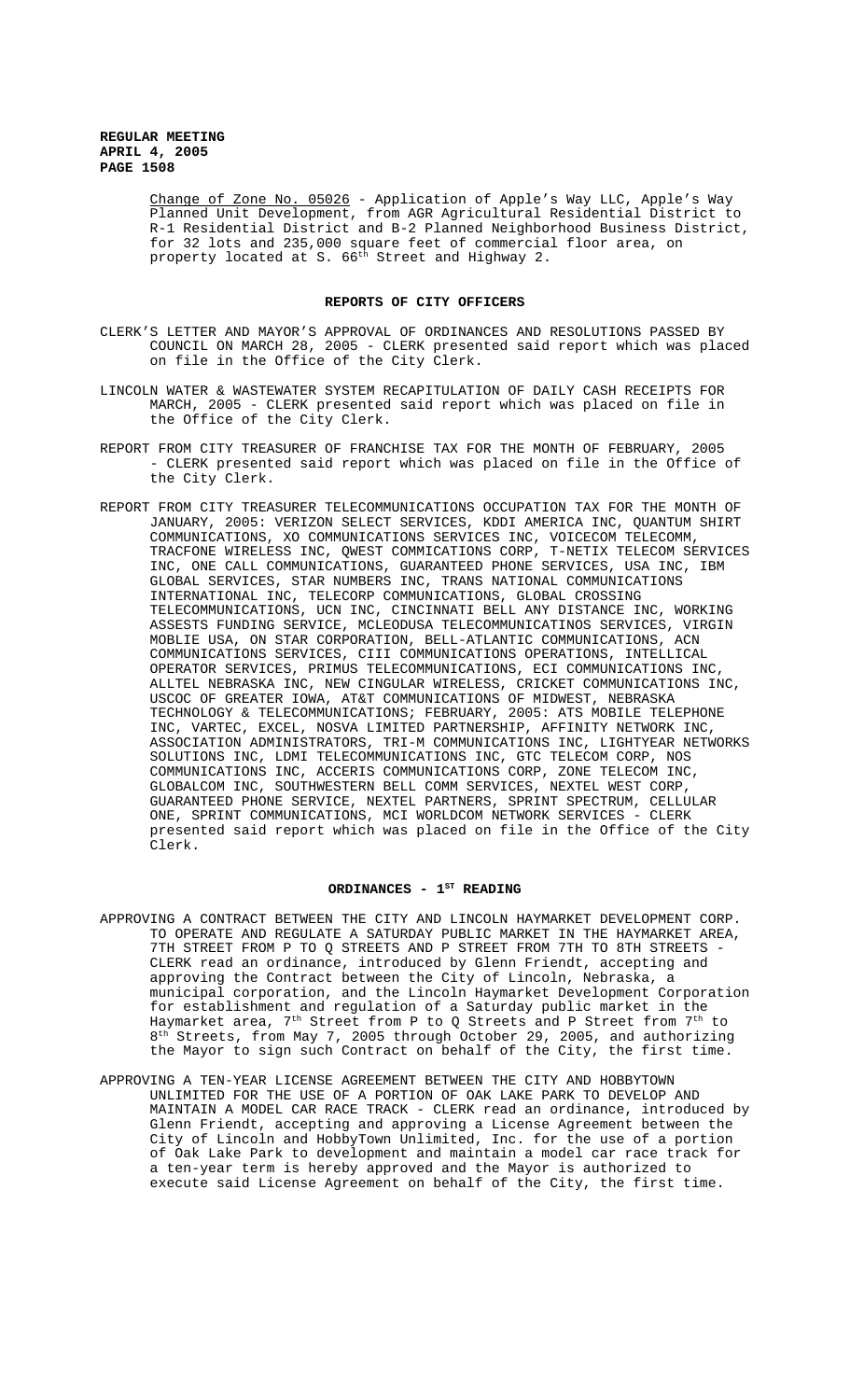- CHANGE OF ZONE 05006 APPLICATION OF LYLE MAYER FOR A CHANGE OF ZONE FROM AG AGRICULTURAL DISTRICT TO AGR AGRICULTURAL RESIDENTIAL DISTRICT ON PROPERTY GENERALLY LOCATED AT THE NORTHEAST CORNER OF SOUTHWEST 84TH STREET AND WEST PIONEERS BLVD (IN CONNECTION W/05R-74) - CLERK read an ordinance, introduced by Glenn Friendt, amending the Lincoln Zoning District Maps attached to and made a part of Title 27 of the Lincoln municipal Code, as provided by Section 27.05.020 of the Lincoln Municipal Code, by changing the boundaries of the districts established and shown thereon, the first time.
- APPEAL OF HUB HALL AND LYLE MAYER FROM THE PLANNING COMMISSION DENIAL OF SPECIAL PERMIT 05003 TO DEVELOP MEADOW VIEW 2ND ADDITION COMMUNITY UNIT PLAN FOR 57 DWELLING UNITS IN SPLIT JURISDICTION, WITH REQUESTED WAIVERS OF THE REQUIRED ORNAMENTAL LIGHTING, SIDEWALKS, STREET TREES, LANDSCAPE SCREENS, BLOCK LENGTH, PRELIMINARY PLAT PROCESS, NON-PERPENDICULAR LOT LINES, LOT DEPTH TO WIDTH RATIO AND TO ALLOW SANITARY SEWER TO FLOW OPPOSITE STREET GRADE, ON PROPERTY GENERALLY LOCATED AT THE NORTHEAST CORNER OF SOUTHWEST 84TH STREET AND WEST PIONEERS BLVD (IN CONNECTION W/05-41) (ACTION DATE: 4/18/05).

#### ORDINANCES - 3<sup>RD</sup> READING

- REPEALING ORDINANCE NO. 18398 CREATING SANITARY SEWER DISTRICT NO. 1180 IN SOUTH FOLSOM STREET AND WEST SOUTH STREET, SOUTH APPROXIMATELY 1250 FEET DUE TO CONSTRUCTION COSTS EXCEEDING THE ESTIMATED COST BY MORE THAN 25% - CLERK read an ordinance, introduced by Jon Camp, an ordinance repealing Ordinance No. 18398 which created Sanitary Sewer District No. 1180, which Sanitary Sewer district included all that portion of South Folsom from West South Street, south approximately 125 feet =/-; Lot 210, 211, 153 and 155 Irregular Tract all in the Southeast Quarter of Section 34, Township 10, Range 6 east of the Sixth Principle Meridian, in the City of Lincoln, Lancaster County, Nebraska describing the benefitted property and providing for the payment of the cost thereof, the third time.
- CAMP Moved to pass the ordinance as read. Seconded by Svoboda & carried by the following vote: AYES: Camp, Cook, Friendt, McRoy, Newman, Svoboda, Werner; NAYS: None.

# The ordinance, being numbered **#18518**, is recorded in Ordinance Book #25.

# **RECONSIDERATION OF RESOLUTION A-83258**

|         | COMP. PLAN AMENDMENT 05001 - AMENDING THE 2025 LINCOLN CITY-LANCASTER COUNTY<br>COMPREHENSIVE PLAN AND THE FUTURE LANE USE PLAN TO INCLUDE THE STEVENS |
|---------|--------------------------------------------------------------------------------------------------------------------------------------------------------|
|         | CREEK WATERSHED MASTER PLAN AS A SUBAREA PLAN (TO CLARIFY A MOTION TO                                                                                  |
|         | AMEND) - PRIOR to reading:                                                                                                                             |
| CAMP    | Moved to reconsider Bill No. 05R-65.                                                                                                                   |
|         | Seconded by Svoboda & carried by the following vote: AYES: Camp,                                                                                       |
|         | Cook, McRoy, Newman, Svoboda, Werner; NAYS: Friendt.                                                                                                   |
| CAMP    | Moved to amend Bill No. 05R-65 as follows: change the word "of" to                                                                                     |
|         | the word "or" in the following sentence: "the future wastewater trunk                                                                                  |
|         | sewer line is not to be built in or negatively impact the native prairie                                                                               |
|         | or the historic Stevens Creek Stock Farm".                                                                                                             |
|         | Seconded by Cook & carried by the following vote: AYES: Camp,                                                                                          |
|         | Cook, Friendt, McRoy, Newman, Svoboda, Werner; NAYS: None.                                                                                             |
| CAMP    | Moved to pass the resolution as amended.                                                                                                               |
|         | Seconded by Svoboda & carried by the following vote: AYES: Camp,                                                                                       |
|         | Cook, Friendt, McRoy, Newman, Svoboda, Werner; NAYS: None.                                                                                             |
| CLERK   | Read the following resolution, introduced by Jon Camp, who moved                                                                                       |
|         | its adoption:                                                                                                                                          |
| A-83258 | WHEREAS, the Planning Director has made application to amend the                                                                                       |
|         | 2025 Lincoln/Lancaster County Comprehensive Plan to incorporate the                                                                                    |
|         | Stevens Creek Watershed Master Plan as a subarea plan and to adjust the                                                                                |
|         | Future Land Use Plan accordingly; and                                                                                                                  |
|         | WHEREAS, the Lincoln City-Lancaster County Planning Commission has                                                                                     |
|         | recommended amendments to the Stevens Creek Watershed Master Plan; and                                                                                 |
|         | WHEREAS, the Lincoln City-Lancaster County Planning Commission has                                                                                     |
|         | recommended approval of said proposed amendment as amended.                                                                                            |
|         | NOW, THEREFORE, BE IT RESOLVED by the City Council of the City of                                                                                      |
|         | Lincoln, Nebraska:                                                                                                                                     |
|         | That the 2025 Lincoln/Lancaster County Comprehensive Plan be                                                                                           |
|         | amended as follows:                                                                                                                                    |
|         |                                                                                                                                                        |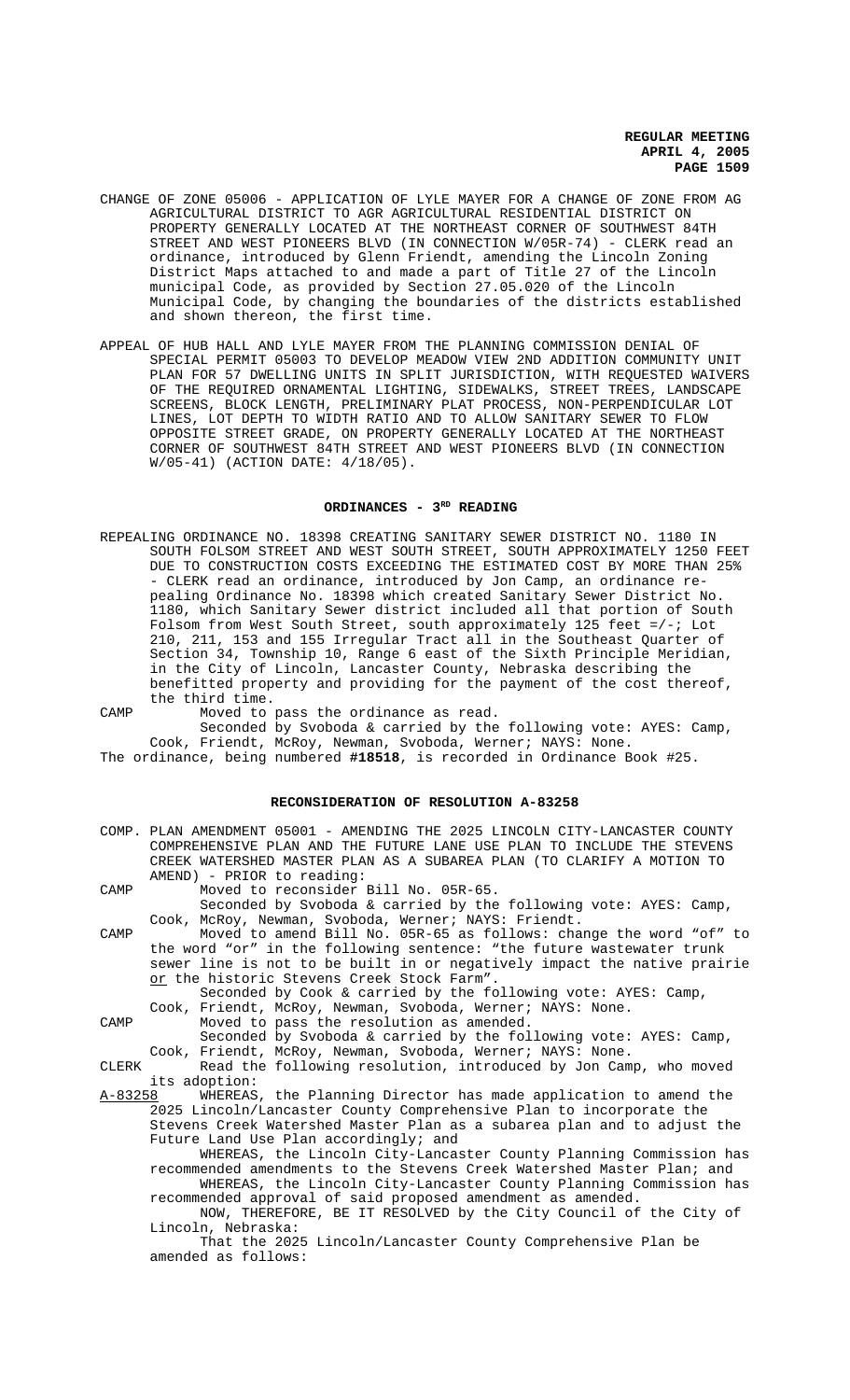- 1. Amend the "Lincoln/Lancaster County Land Use Plan" figure on pages F23 and F25 to adjust the designation of "Green Space" and "Agricultural Stream Corridor" to the 100 year floodprone area as shown on the attached map and to appropriately reclassify areas no longer in the floodplain.
- 2. Add the "Stevens Creek Watershed Master Plan, 2005" to the list of approved subarea plans on Page F156.
- 3. Add a new section to the end of the Watershed Management section on page F81 as follows: The following watershed studies are adopted in order to provide guidance to watershed management activities within the basin.
- Stevens Creek Watershed Study and Flood Management Plan, 1998 (for rural watershed)
- Beal Slough Stormwater Master Plan, May 2000
- Southeast Upper Salt Creek Watershed Master Plan, 2003
- Stevens Creek Watershed Master Plan, 2005

BE IT FURTHER RESOLVED that the Steven Creek Watershed Master Plan be amended as follows:<br>1. Revise the Execu

Revise the Executive Summary by adding a sentence to the end of the first paragraph on Page ES-8 as follows: Two alternative methods were generated to install BMPs in the watershed based on a range of approaches discussed with the Citizen Advisory Committee. The methods included 1) Regional Structural BMPs, and 2) Site-Specific Structural BMPs. Advantages and disadvantages for each method were evaluated, which included an analysis of cost and effectiveness. The evaluation is described in Section 6 of the Master Plan and resulted in selecting site-specific structural BMPs as the recommended alternative. This method provides a cost-effective approach to maintain the integrity of the natural streams, preserve water quality, and can be efficiently integrated in the City's current development standards. The Master Plan includes guidance for revisions to the City's design standards for site-specific BMPs, which would be applied consistently to all new developments. Section 7 of the Master Plan provides further details on how to integrate structural BMPs into new development sites. When revised design standards are drafted, all low cost options providing the same or greater water quality benefits should be considered and included as options for the developer.

 2. Revise Section 7, "Drainage Criteria Manual Review," to add a sentence to the first paragraph in 7.3, "Alternative Design Approaches," on page 7-19 as follows: The design approach described above combines the water quantity

(2-, 10-, and 100-year controls) requirements with the water quality component (structural BMP) into a single integrated facility. This integrated approach is one of many design concepts that can be employed to achieve the desired results. When revised design standards are drafted, all low cost options providing the same or greater water quality benefits should be considered and included as options for the developer. The following paragraphs included as options for the developer. provide other alterative design approaches that can be implemented to achieve the same overall goals and objectives.

3. Revise the Watershed Planning Map on figure ES-5 and Figure 10.1 so that the future wastewater trunk line, which is shown on the map as a reference for potential future infrastructure, is noted to be determined in the future in the vicinity of Stevens Creek Stock Farm, as shown on Attachment "A" attached hereto.

BE IT FURTHER RESOLVED that any other references in said plan which may be affected by the above-specified amendments be, and they hereby are amended to conform to such specific amendments.

Introduced by Jon Camp Seconded by Svoboda & carried by the following vote: AYES: Camp, Cook, Friendt, McRoy, Newman, Svoboda, Werner; NAYS: None.